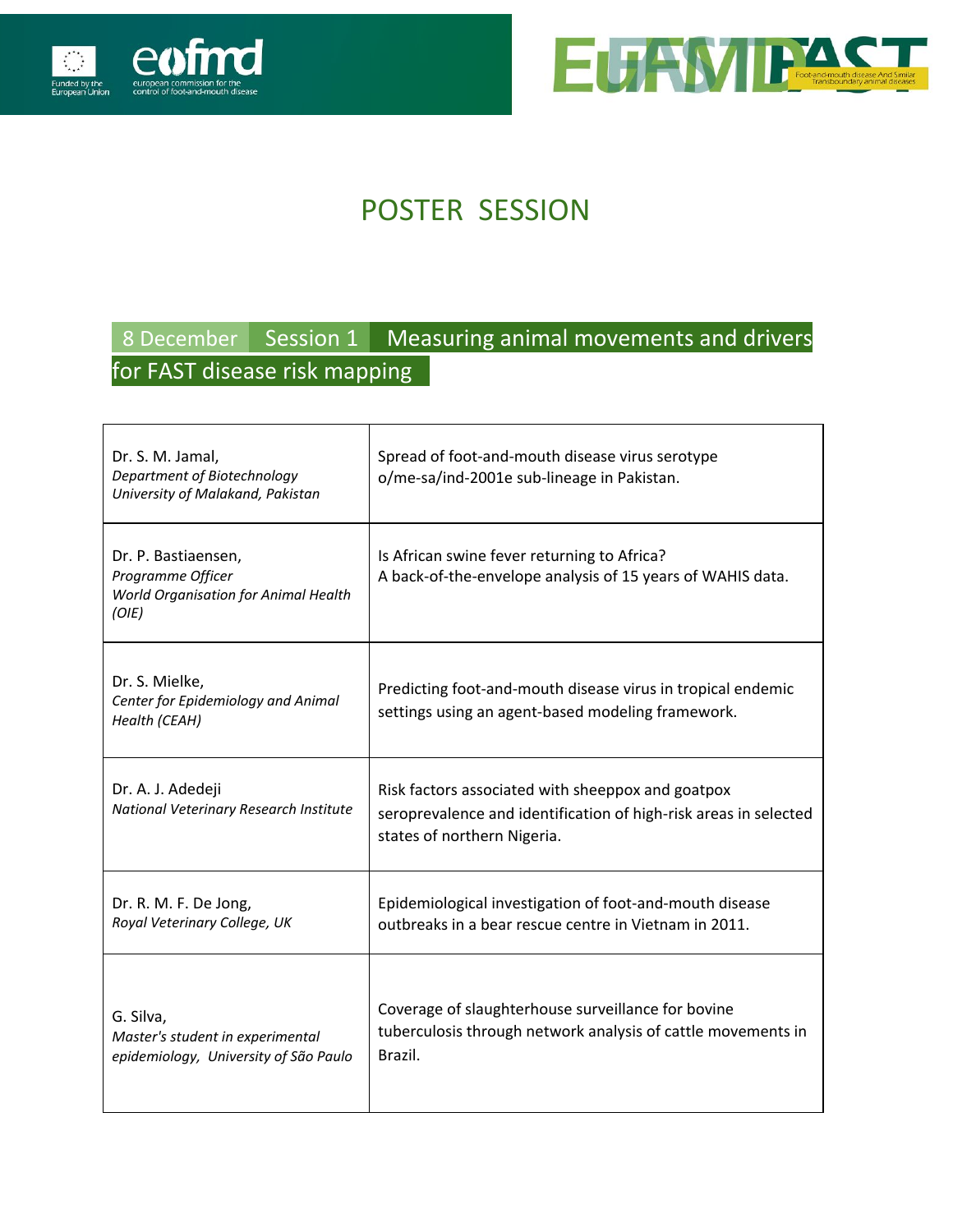



| Dr. R. Bradhurst,<br><b>CEBRA Research Fellow</b><br><b>School of Biosciences</b><br>The University of Melbourne                                             | Modelling the spread of transboundary animal disease in and<br>between domestic and wild swine populations. |
|--------------------------------------------------------------------------------------------------------------------------------------------------------------|-------------------------------------------------------------------------------------------------------------|
| Dr. I. Mugezi,<br>Veterinary Inspector<br>Department of Animal Health, Ministry<br>of Agriculture                                                            | Risk of foot-and-mouth disease spread through cattle<br>movements in Uganda.                                |
| U. Gunasekera,<br>Research Assistant University of<br>Minnesota                                                                                              | Molecular surveillance of foot and mouth disease<br>virus through slaughterhouse in Vietnam.                |
| Dr. K. Absalanfard,<br>Ph.D of Epidemiology                                                                                                                  | Survey on 10 years foot and mouth disease outbreaks in<br>Bushehr province, Iran.                           |
| D. Lazarus,<br>Doctoral student University of Pretoria<br>Faculty of Veterinary Science<br><b>Department of Production Animal</b><br><b>Studies</b>          | Goat movements within the<br>foot-and-mouth disease protection zone of south Africa.                        |
| Dr. E. A. Foglia,<br>PhD<br>Istituto Zooprofilattico Sperimentale<br>della Lombardia e dell'Emilia Romagna                                                   | The role of local and regional livestock movements in<br>foot-and-mouth disease spread in east Africa.      |
| Dr. T. Chaligava,<br>Ministry of Environmental<br>Protection and Agriculture of<br>Georgia                                                                   | Foot-and-mouth disease risk mapping in Georgia.                                                             |
| Dr. T. Makara,<br>Department of Animal Health and<br>Veterinary Public Health of the<br><b>General Directorate of Animal</b><br><b>Health and Production</b> | Epidemiological study of foot and mouth diseases in Prey<br>Veng province, March 2018-August 2019.          |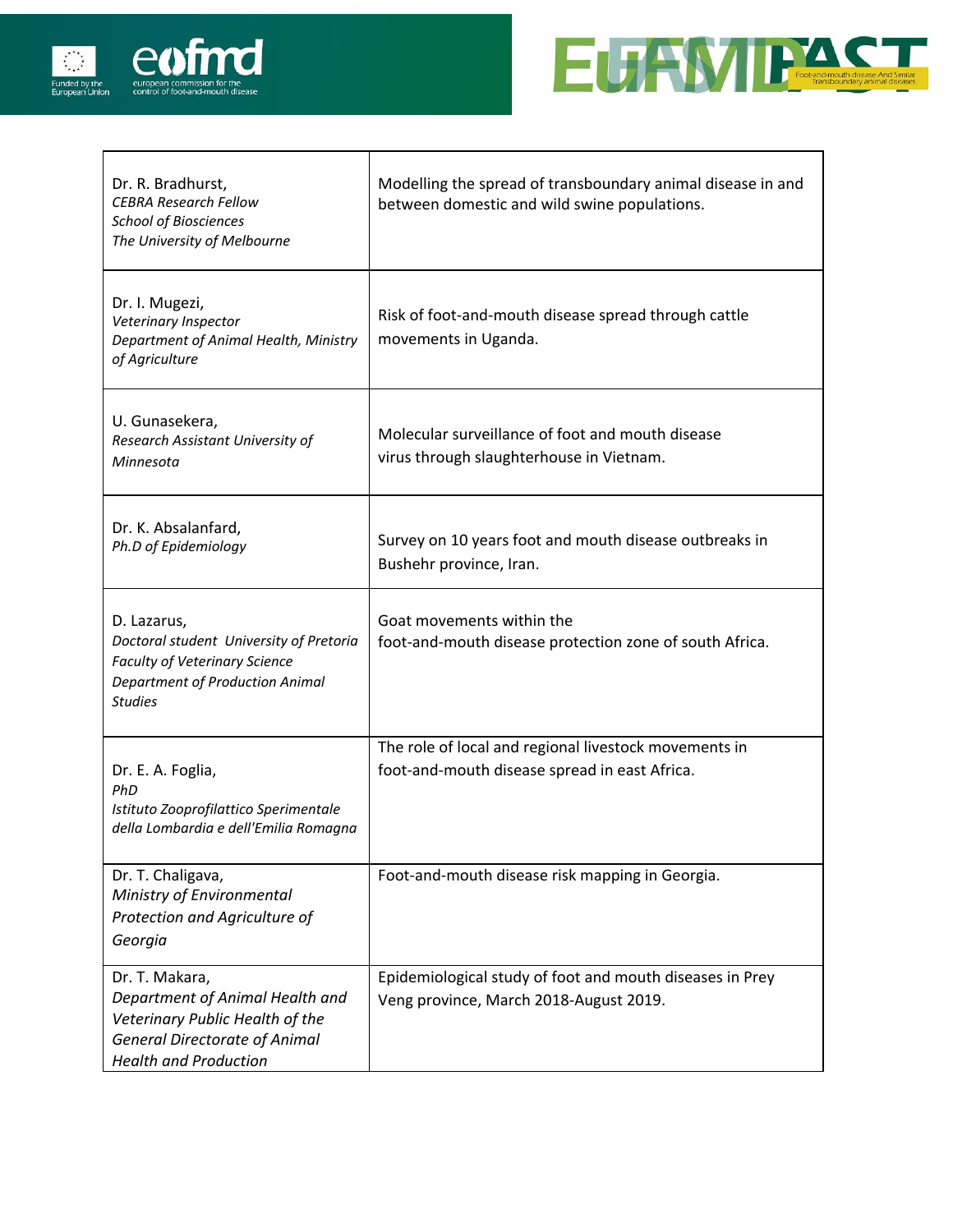



#### 10 December Session 2 From risk to actions: making them happen

| Dr. J. Udahemuka,<br>Lecturer<br>University of Rwanda                                                                                                                          | Risk factors associated with FMD endemicity in eastern<br>Rwanda.                                                                                                                             |
|--------------------------------------------------------------------------------------------------------------------------------------------------------------------------------|-----------------------------------------------------------------------------------------------------------------------------------------------------------------------------------------------|
| K. StCharles,<br><b>Research Professional</b><br>Secure Food Systems Team<br><b>UMN College of Veterinary Medicine</b><br>Department of Veterinary and Biomedical<br>Sciences. | Workload schedules, biosecurity practices,<br>and communication preferences of truck<br>drivers transporting pigs and their potential<br>implications on disease spread in the United States. |
| Dr. C. Colenutt,<br>Senior Postdoctoral Scientist<br>The Pirbright Institute                                                                                                   | Foot-and-Mouth disease virus surveillance at markets and<br>abattoirs in Cameroon using environmental sampling.                                                                               |
| Dr. P. Compston,<br>PhD student, Royal Veterinary College,<br>Veterinary Epidemiology, Economics and<br><b>Public Health Group</b>                                             | Factors influencing decision-making for foot-and-mouth<br>disease control in Kenya.                                                                                                           |
| Dr. David Lefebvre,<br>Scientist, DVM, PhD<br><b>Exotic viruses and Particular Diseases</b>                                                                                    | Complex circulation of foot-and-mouth disease virus in<br>cattle in Nigeria.                                                                                                                  |
| Dr. T. Aliyeva,<br>Azerbaijan Food Safety Institute.                                                                                                                           | Comparison of FMD<br>serosurveillance results in Azerbaijan during 2016 - 2019.                                                                                                               |
| Dr. W. Probert                                                                                                                                                                 | Vote-processing rules for combining rankings of control<br>interventions from multiple models.                                                                                                |
| Dr. Y. Tao,<br>Postdoctoral Fellow<br>UC Santa Barbara, US Intelligence<br>Community                                                                                           | Misspecifying operational delays may produce biased<br>forecasts: a retrospective analysis of the 2001<br>FMDV outbreak in the United Kingdom.                                                |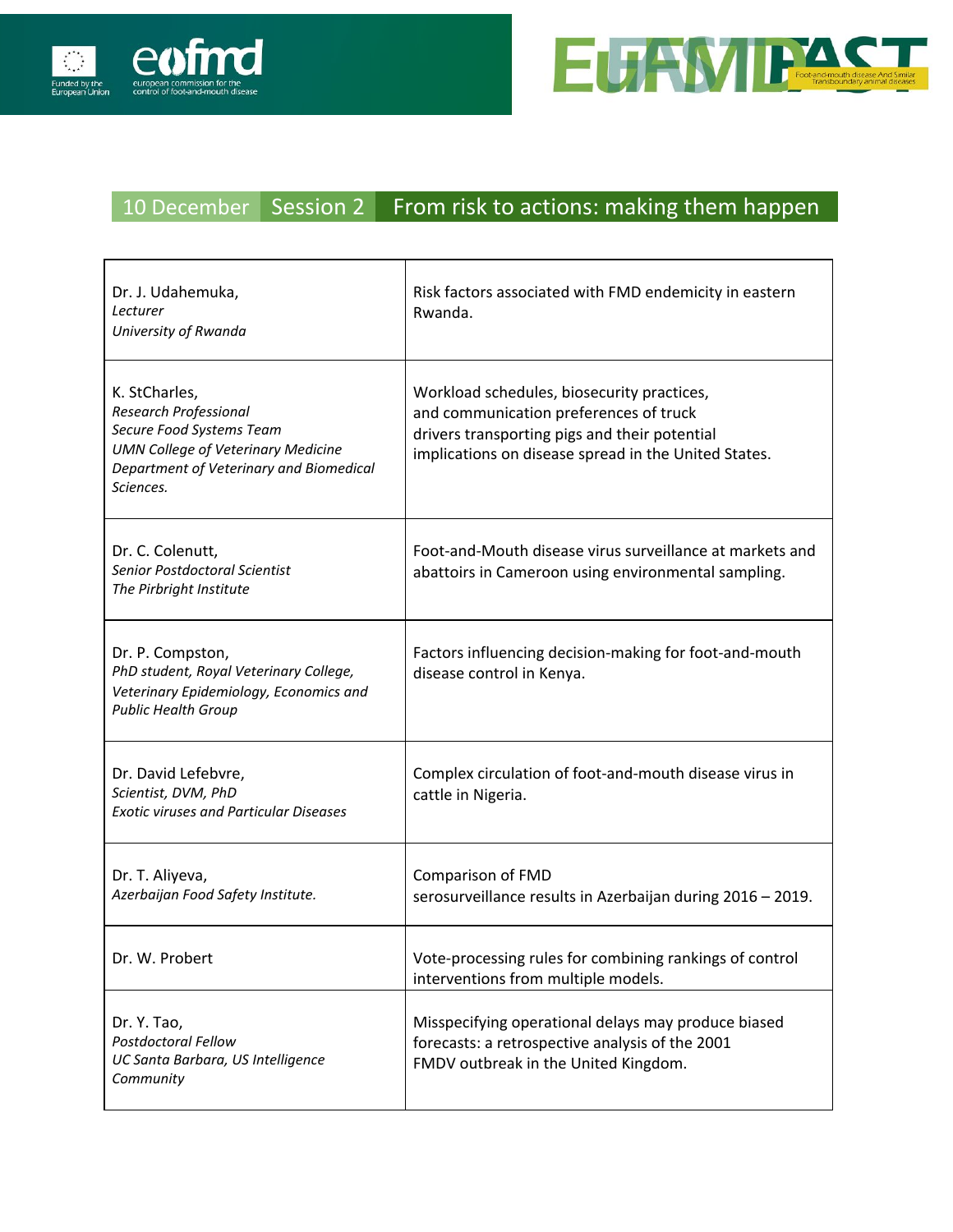



| Dr. S. Messori,<br>Chargé de mission<br>World Organisation for Animal Health (OIE)                             | Focusing the global research effort to deliver the required<br>tools and strategies for FMD control.                                         |
|----------------------------------------------------------------------------------------------------------------|----------------------------------------------------------------------------------------------------------------------------------------------|
| Dr. D. Hadžović<br>Senior Associate for Veterinary Epidemiology<br>at Veterinary Office of BiH                 | Evaluation of a brucellosis control strategy in small<br>ruminants in Bosnia and Herzegovina.                                                |
| Dr. S. Yadav,<br>FMD Technical Specialist and Quantitative<br>Risk Assessor, EuFMD                             | Evaluation of the impacts of 'time to detection' of a<br>foot-and-mouth disease incursion in Central Europe using<br>EuFMDIS modelling tool. |
| Dr. A. Bulut,<br>Veterinary FMD Expert<br><b>FMD Institute</b>                                                 | A new approach on outbreak investigations for the control<br>of foot-and-mouth disease (FMD) in Anatolian region of<br>Turkey.               |
| Dr. S.I. Turgut,<br>Veterinarian<br>Sap Institute Müdürlüğü/ANKARA<br><b>Agriculture and Foresty Ministery</b> | Monitoring to<br>combat foot-and-mouth disease virus serotype O from<br>1999 to the present in Turkey.                                       |
| Dr. O. Nekouie,<br>Department of Infectious Diseases and Public<br>Health, City University of Hong Kong        | Modeling of freedom from peste des petits ruminants<br>(PPR) and sheep and goat pox (SGP) in Thrace.                                         |
| Dr. A. Dekker,<br>Senior scientist<br>Wageningen Bioveterinary<br>researchWBVR-Lelystad                        | Survival of FMDV in the environment and its role in virus<br>transmission.                                                                   |
| Dr. G. Torres,<br>Head of the Science Department at World<br>Organization for Animal Health (OIE)              | The GF-TADS initiative for the global control<br>of African swine fever.                                                                     |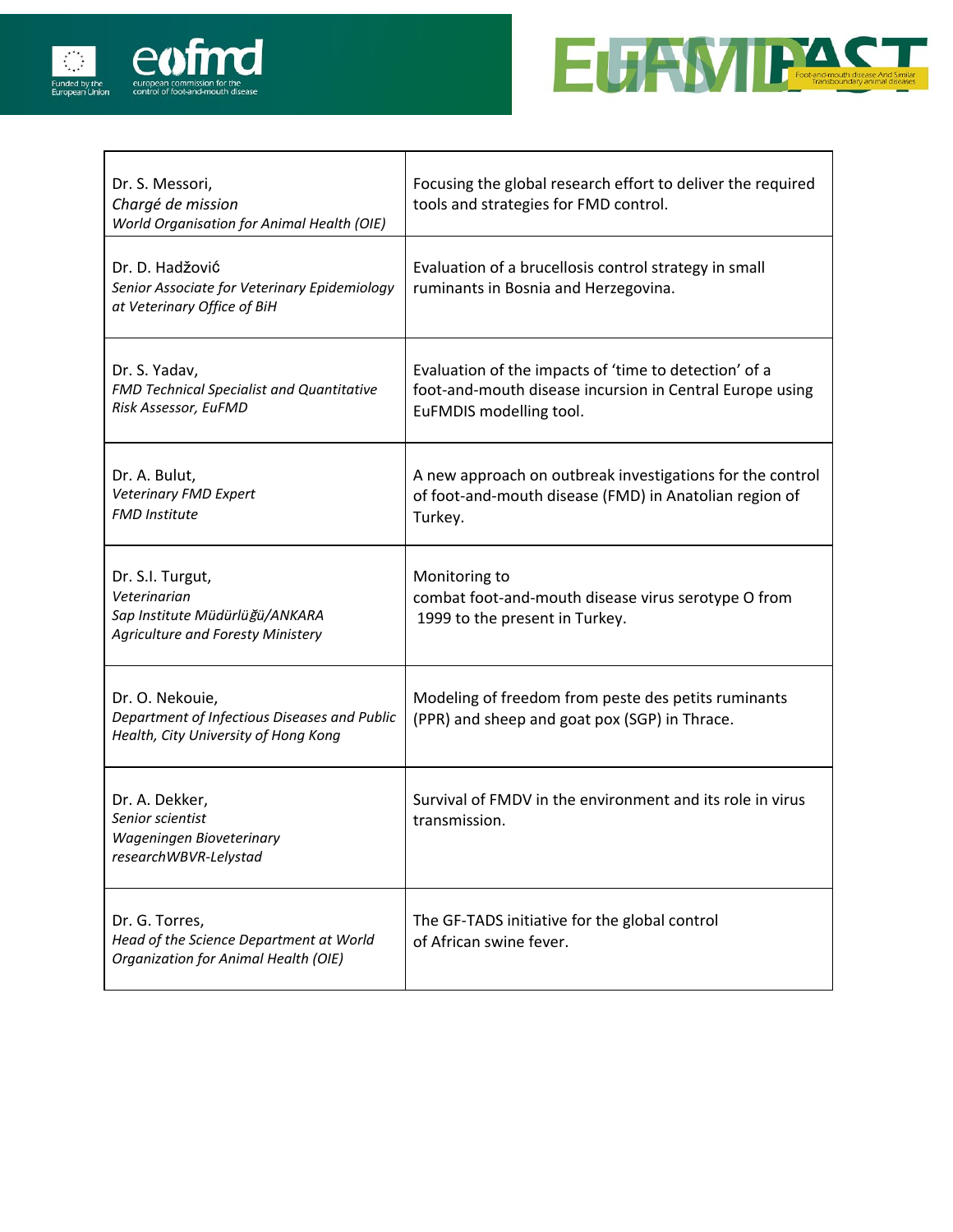



| Dr. P. Motta,                           | Historical review of FMD virological surveillance and                                                                |
|-----------------------------------------|----------------------------------------------------------------------------------------------------------------------|
| Veterinary                              | lessons since the establishment of the joint FAO and                                                                 |
| <b>EuFMD</b>                            | OIE global FMD control strategy (2012-2019).                                                                         |
| Dr. E. Chevanne,                        | Bovine ephemeral fever in the European neighbourhood                                                                 |
| <b>FMD Risk Management Specialist</b>   | between 2015 and 2019, a web-based survey among                                                                      |
| <b>FuFMD</b>                            | <b>FUFMD trainees.</b>                                                                                               |
| Dr C. Albanello,                        | Modelling virtual training methods to enhance                                                                        |
| <b>Senior Trainer</b>                   | entomological surveillance for rift valley fever and other                                                           |
| Istituto Zooprofilattico Sperimentale   | mosquito-borne Arboviroses in Libya: a transferable                                                                  |
| dell'Abruzzo e del Molise "G. Caporale" | approach.                                                                                                            |
| Dr. O. Mtaallah                         | A new approach to fight against foot and mouth<br>disease in Tunisia using a spatial model and a zoning<br>approach. |

# 15 December Session 3 Vaccine security and critical resources for

### emergency management

| Dr. C. Hamers,                                                                | Maternally derived antibodies to FMD in cattle: is                              |
|-------------------------------------------------------------------------------|---------------------------------------------------------------------------------|
| Director Scientific Support and Trial Management,                             | interference                                                                    |
| Boehringer Ingelheim Animal Health                                            | on FMD vaccination appropriately considered?                                    |
| Dr. L. Remolue,<br>Coordination and Task Force Leader<br>Boehringer-Ingelheim | FMD serological blocking Elisa based on VHH for<br>post-vaccination monitoring. |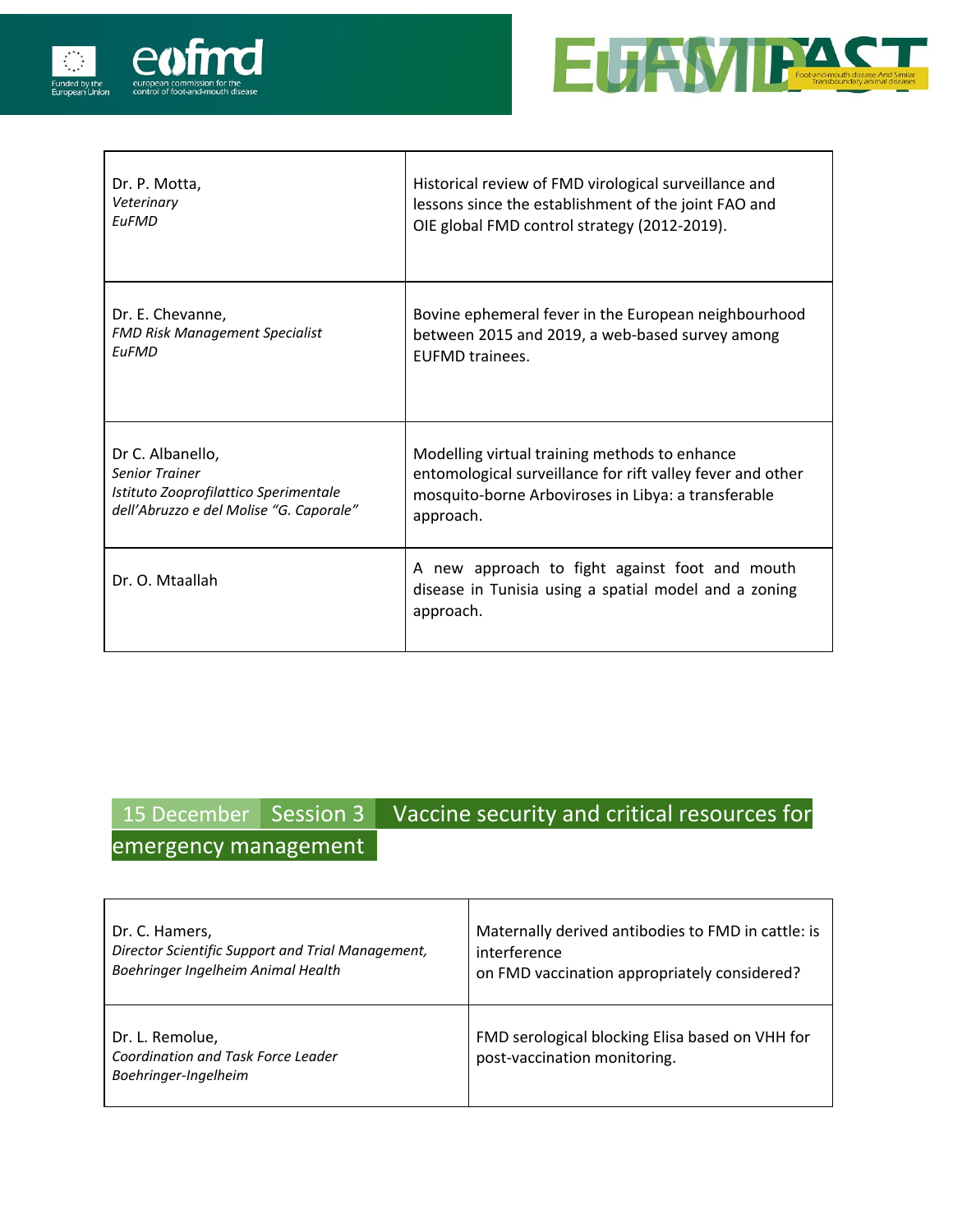



| Dr. A. Capozzo<br><b>Principal Researcher</b><br>Consejo Nacional de Investigaciones Científicas y<br>Técnicas, (CONICET)                                   | Indirect Elisas based on purified viral particles<br>that measure different aspects of the antibody<br>response as alternatives to the currently used<br>serological methods. |
|-------------------------------------------------------------------------------------------------------------------------------------------------------------|-------------------------------------------------------------------------------------------------------------------------------------------------------------------------------|
| Dr. C. Turco,<br>Institute of Virology and Technical Innovations. (INTA-<br>CONICET)                                                                        | Filtration assisted luminometric Elisa (fal-elisa)<br>applied to the detection of foot-and-mouth<br>disease virus non-structural proteins in<br>formulated vaccines.          |
| Dr. F. Mansilla,<br>Institute of Virology and Technical Innovations. (INTA-<br>CONICET)                                                                     | Avidity Elisa provides a good correlate with the<br>virus neutralization tests in foot-and-mouth<br>disease vaccinated buffaloes (bubablus bubalis).                          |
| Dr. M. I. Barbaruah,<br>Director<br>Vet Helpline India Pvt Ltd                                                                                              | Animal disease emergency management<br>-a rapid documentation of learning based on<br>government response related to recent animal<br>disease outbreaks in Assam (India).     |
| Dr. C. Croton,<br>Veterinary Officer, Epidemiology and One Health<br>Animal Health Policy Branch<br>Department of Agriculture, Water and the<br>Environment | Oculus quest virtual reality demonstration to<br>support FMD training.                                                                                                        |
| Dr. S. H. Park,<br>Veterinary Researcher<br>Animal and Plant Quarantine Agency                                                                              | Swine protection in the early stage with<br>intradermal vaccine against type a<br>foot-and-mouth disease virus isolated in Korea,<br>2018.                                    |
| Dr. A. Shaw,<br><b>Senior Post Doc</b><br>The Pirbright Institute                                                                                           | Exploring Foot-And-Mouth disease virus antibody<br>affinity using Bio-layer Interferometry.                                                                                   |
| You Jin Han                                                                                                                                                 | Development of solid-phase competition Elisa for<br>detection of type-a foot and mouth disease virus<br>antibodies.                                                           |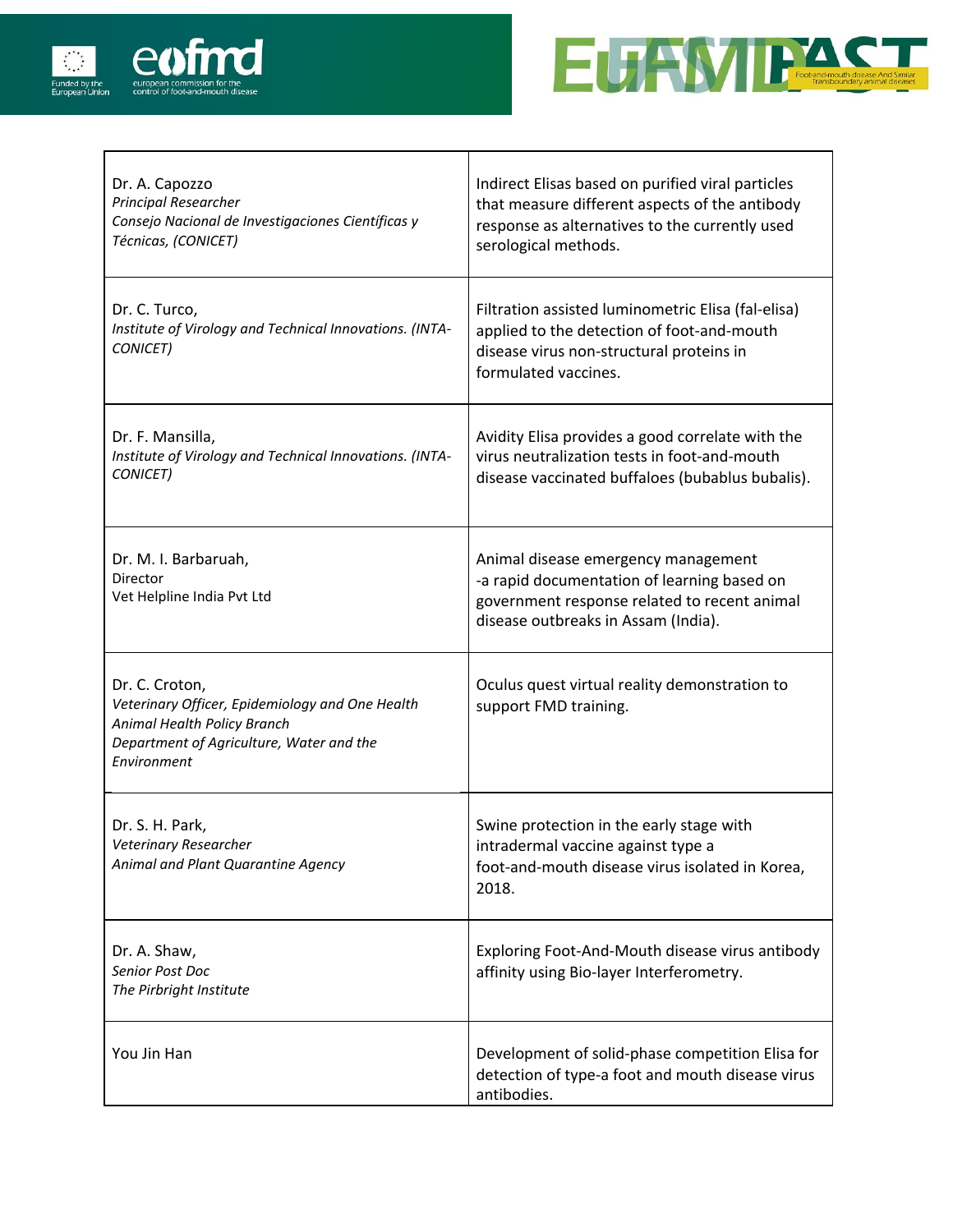



| May-Rita Irani,<br><b>R&amp;D Project Manager</b><br><b>IDvet</b>                                                                        | A pan-serotype solid phase blocking Elisa<br>prototype for detection of structural protein<br>antibodies: a solution for emergency supply of<br>FMD SP diagnostic kits? |
|------------------------------------------------------------------------------------------------------------------------------------------|-------------------------------------------------------------------------------------------------------------------------------------------------------------------------|
| Dr. D. Kwon,<br>Foot and Mouth Disease Diagnostic Division, Animal<br>and Plant Quarantine Agency                                        | Comparison of diagnostic performances of three<br>commercial Elisa kits for detection of antibodies<br>to foot-and-mouth disease virus type-o.                          |
| Dr. Mi-Young Park<br>Deputy Head of Status Department<br>Head of the Science Department at World<br>Organization for Animal Health (OIE) | Duration of immunity in cattle and pigs under<br>national vaccination programme against<br>foot-and-mouth disease virus.                                                |
| Dr. Seung Heon Lee<br>Center for FMD Vaccine Research                                                                                    | Development of a liquid-phase blocking Elisa<br>based on foot-and-mouth disease virus<br>a/yeoncheon/2017 for post-vaccination<br>sero-monitoring.                      |
| Dr. Seung Heon Lee<br>Center for FMD Vaccine Research                                                                                    | Correlation between serological titer and<br>protection in pigs vaccinated with FMD serotype<br>a vaccine.                                                              |
| Dr. Seung Heon Lee<br>Center for FMD Vaccine Research                                                                                    | Evaluation of the antigenic relatedness between<br>foot-and-mouth disease vaccines and currently<br>circulating viruses in southern East Asia.                          |
| Dr. Seung Heon Lee<br>Center for FMD Vaccine Research                                                                                    | The changes of serological cross-reactivity<br>between homologous and heterologous booster<br>Foot-and-Mouth disease vaccination in pigs.                               |
| Dr. Seung Heon Lee<br>Center for FMD Vaccine Research                                                                                    | Experimental evaluation of foot-and-mouth<br>disease o SKR vaccine: protective efficacy and<br>serological performance in pigs.                                         |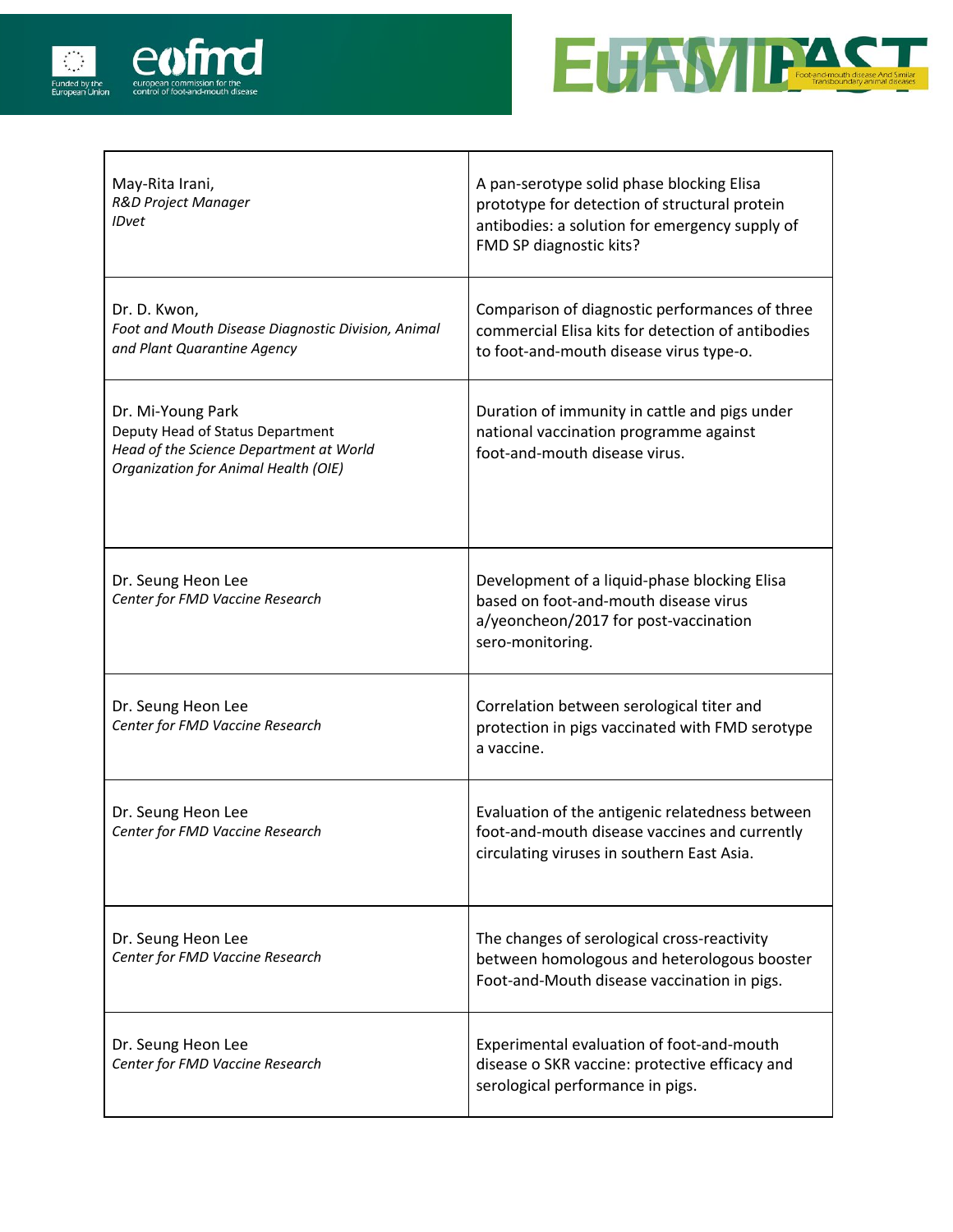

 $\overline{1}$ 



| Dr. C. Potzsch,                                                                       | FMD risk reduction in Transcaucasia and                                      |
|---------------------------------------------------------------------------------------|------------------------------------------------------------------------------|
| Consultant veterinary epidemiologist                                                  | neighbouring countries – an example of                                       |
| <b>FuFMD</b>                                                                          | successful regional cooperation.                                             |
| Dr. E. A. Foglia,                                                                     | Field trial to estimate effectiveness of vaccination                         |
| PhD, Istituto Zooprofilattico Sperimentale della                                      | program against foot-and-mouth disease in                                    |
| Lombardia e dell'Emilia Romagna                                                       | Transcaucasian countries - Georgia and Armenia.                              |
| Dr. A. Dekker,<br>Senior scientist, Wageningen Bioveterinary<br>researchWBVR-Lelystad | Neutralising antibody response poor predictor of<br>heterologous protection. |

## 17 December Session 4 Resilience to long term FAST crises: the importance of animal welfare, supply chain and business continuity

| Dr. S. Fèvre,<br>Programme Manager - Veterinary paraprofessionals,<br><b>Capacity Building Department</b> | Empowering veterinary paraprofessionals in<br>Africa for better control of TADS. |
|-----------------------------------------------------------------------------------------------------------|----------------------------------------------------------------------------------|
| Dr. P. Durr,                                                                                              | Spread: deciphering farm-to-farm FMD                                             |
| Veterinary epidemiologist                                                                                 | transmission through a big data decision support                                 |
| CSIRO-Australian Centre for Disease Preparedness                                                          | system.                                                                          |
| Dr. P. Compston,                                                                                          | How do you define a foot-and-mouth disease                                       |
| PhD student                                                                                               | outbreak in an endemic context?                                                  |
| Royal Veterinary College                                                                                  | a case study from Nakuru County, Kenya.                                          |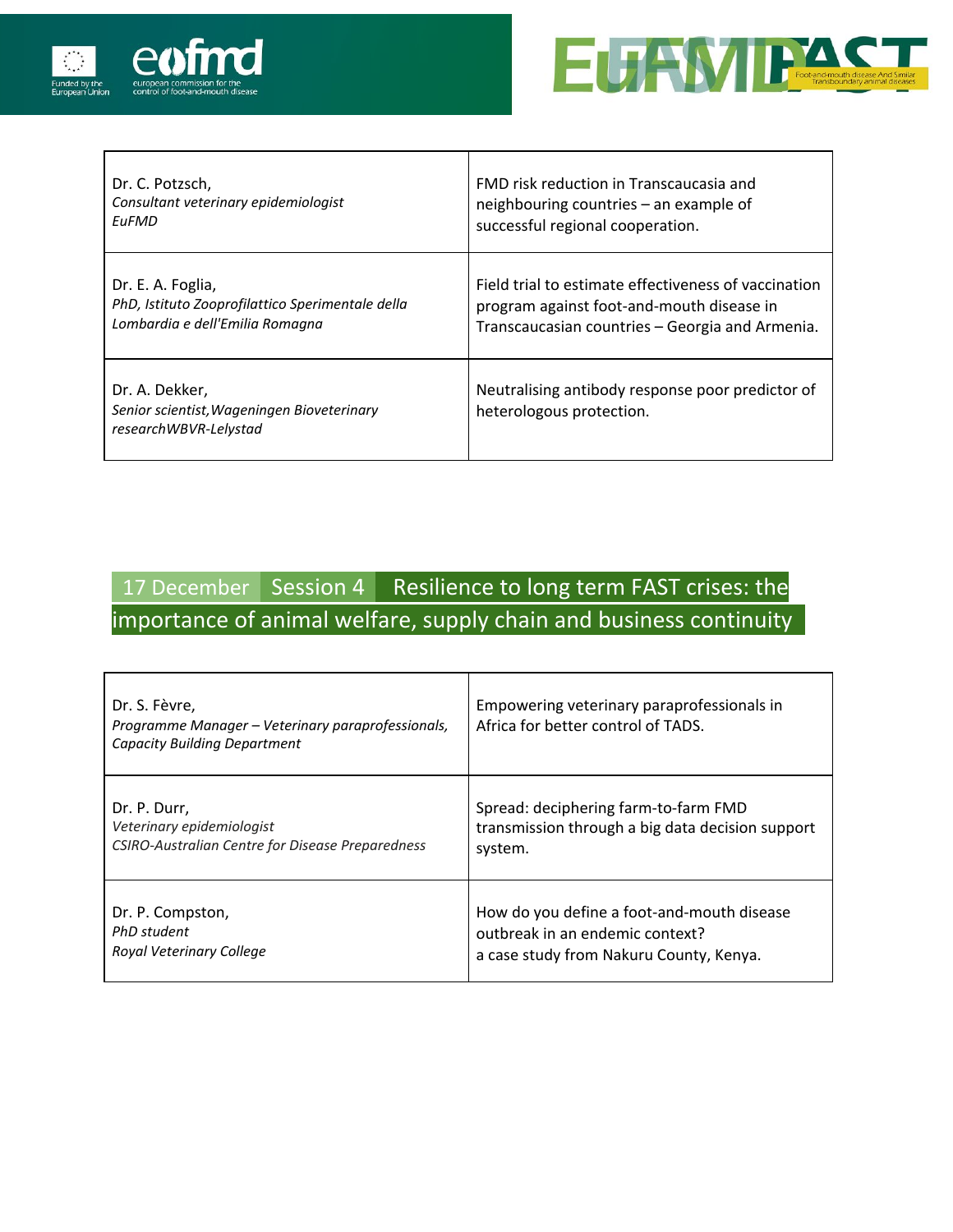



#### Additional Session Diagnosis and virus characterization

| Dr. A. Shaw,                                                                                                                | Enhanced complete genome sequencing of                                                                                   |
|-----------------------------------------------------------------------------------------------------------------------------|--------------------------------------------------------------------------------------------------------------------------|
| Senior Post Doc                                                                                                             | foot-and-mouth disease virus using probe                                                                                 |
| The Pirbright Institute                                                                                                     | enrichment.                                                                                                              |
| May-Rita IRANI                                                                                                              | Ready-to-use olid phase blocking Elisa kits for<br>detection of specific antibodies to FMDV<br>Serotypes O, A, Asia1.    |
| May-Rita IRANI                                                                                                              | Proven performances for FMDV NSP antibody<br>detection with the<br>id screen® FMD NSP competitive Elisa.                 |
| May-Rita IRANI                                                                                                              | A New FMDV antigen Elisa using<br>Multiserotype-reactive monoclonal antibodies.                                          |
| Dr. Eun-Jin Choi,                                                                                                           | Validation of recombinant protein-based Elisa for<br>detection of antibodies to foot-and-mouth<br>disease virus type-o.  |
| Dr. J. Lee,<br>Foot-and-mouth disease division, Animal and<br><b>Plant Quarantine</b>                                       | Development of lineage-specific real-time<br>RT-PCR for the recent FMDV, Asia/sea-97 In South<br>Korea.                  |
| Dr. B. La,<br>Animal and Plant Quarantine Agency, Ministry of<br>Agriculture, Food and Rural affairs, Republic of<br>Korea  | Enhanced diagnosis efficacy of a<br>newly developed Elisa kit for FMDV in pool 1<br>Region.                              |
| Dr. H. Lee,<br>Animal and Plant Quarantine Agency, Ministry of<br>Agriculture, Food and Rural affairs, Republic of<br>Korea | Genetic characterization of serotype and genetic<br>relatedness of foot-and-mouth disease viruses in<br>South East Asia. |
| Dr. N. Knowles,<br><b>Head of Molecular Epidemiology</b><br>The Pirbright Institute                                         | Development of a new expert-curated<br>foot-and-mouth disease virus nucleotide<br>sequence database.                     |
| Dr. P. Eblé,<br>Senior scientist<br>Wageningen Bioveterinary Research (WBVR)                                                | Comparison of use of primary cells and cell lines<br>for virus isolation assays for FMDV.                                |